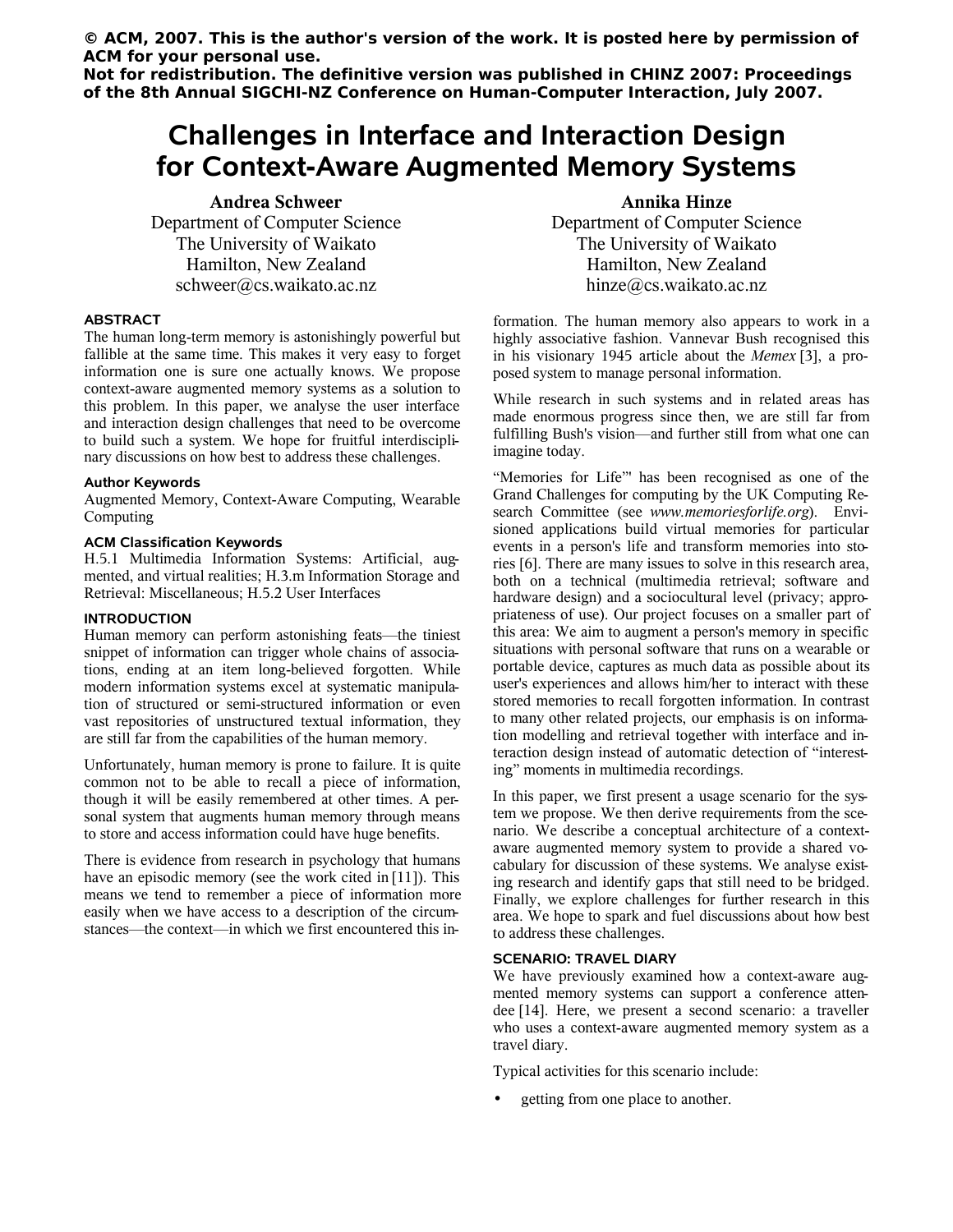- visiting sights, e.g. a museum, a church or a waterfall.
- participating in more or less structured activities, e.g. a sea kayaking trip or a guided city tour.
- staying at hotels, campgrounds or other places of accommodation.
- talking to other travellers—in particular, exchanging
- opinions and recommendations for sights, activities, places of accommodation, means of transportation etc.
- taking pictures/movies.

During or after the trip, a traveller might want to remember certain information related to his or her experiences during their trip. Here are some example questions:

- When was I at a given place?
- With which organiser/company did I undertake a given activity at a given place and time?
- When/where did I take a given picture?
- Which pictures did I take at a given place?
- What are the contact details of a person I met at a given place/time?
- What recommendations did I get from a given person or about a given activity/place?
- Which path did I take between two given locations?

Without the use of dedicated hardware and software, ways to answer questions like those presented above are limited to:

- looking through guidebooks and at brochures from sights, accommodation providers and other companies.
- consulting handwritten or electronic notes taken during or after the trip.
- looking at pictures and videos taken during the trip.

# **REQUIREMENTS**

In both scenarios, the user knows in advance that she or he will want to remember details about the situation. For example, most travellers collect artefacts related to their trip: Photographs, movies, postcards, seashells, commemorative mugs, T-shirts and brochures are just some examples. We focus on these scenario types and therefore assume that the user is willing to invest some effort in preserving her or his experiences.

We identify the following requirements for context-aware augmented memory systems:

**Input.** The main focus of the user's attention is on the situation itself. To best support its users, an augmented memory system should acquire as much information as possible in an autonomous, automatic way. However, we cannot assume that all information important to the user can be captured automatically. Thus, the system should also let the user manually enter information.

**Model.** Following the associative nature of the human memory, the data model for an augmented memory system should support entities and relationships between these entities. The data model needs to be generic and allow the user to decide which information entities to represent and which properties they have.

**User Interaction.** Besides manually entering information, the user needs to be able to

- view the data stored in the system;
- change and delete items, properties and associations;
- access the stored information using suitable access paradigms.

# **CONCEPTUAL ARCHITECTURE**

This section proposes a conceptual architecture for a context-aware augmented memory system. The architecture builds upon the requirements identified earlier. Describing this architecture and explicitly naming its components gives us a shared vocabulary for discussions about context-aware augmented memory system.

Figure 1 shows the core components and interfaces for interaction. The rectangle in the centre represents the system itself. Interaction with the system is possible in two ways: from external services, shown to the left of the system, and from a human user, shown to the right.

The system has three core components. The storage module holds all data that has been entered into the system. The association manager is responsible for keeping track of relationships between information items. The filter engine implements an algorithm that accepts queries in a suitable query language and retrieves matching information items from the storage module.

We now describe in more detail how external services and users can interact with the system.

## **Interaction between External Services and the System**

External services are shown on the left of the system in Figure 1. They supply context data and other information. Examples are location information, audio/video capture, news and weather conditions. The augmented memory system and the external services interact with each other automatically, without user intervention.

Each external service has one or more concrete endpoints that provide the data. For example, a location sensor could have endpoints for communication with a GPS device, for a Bluetooth-based indoor location sensor and for a mapping service that transforms coordinates (obtained via GPS) into street addresses where this information is available.

From the perspective of the augmented memory system, the endpoints are hidden by a common interface. All the system needs to know is whether the service will push data to the system, or whether the system needs to query the service in regular intervals or whenever necessary. Concepts from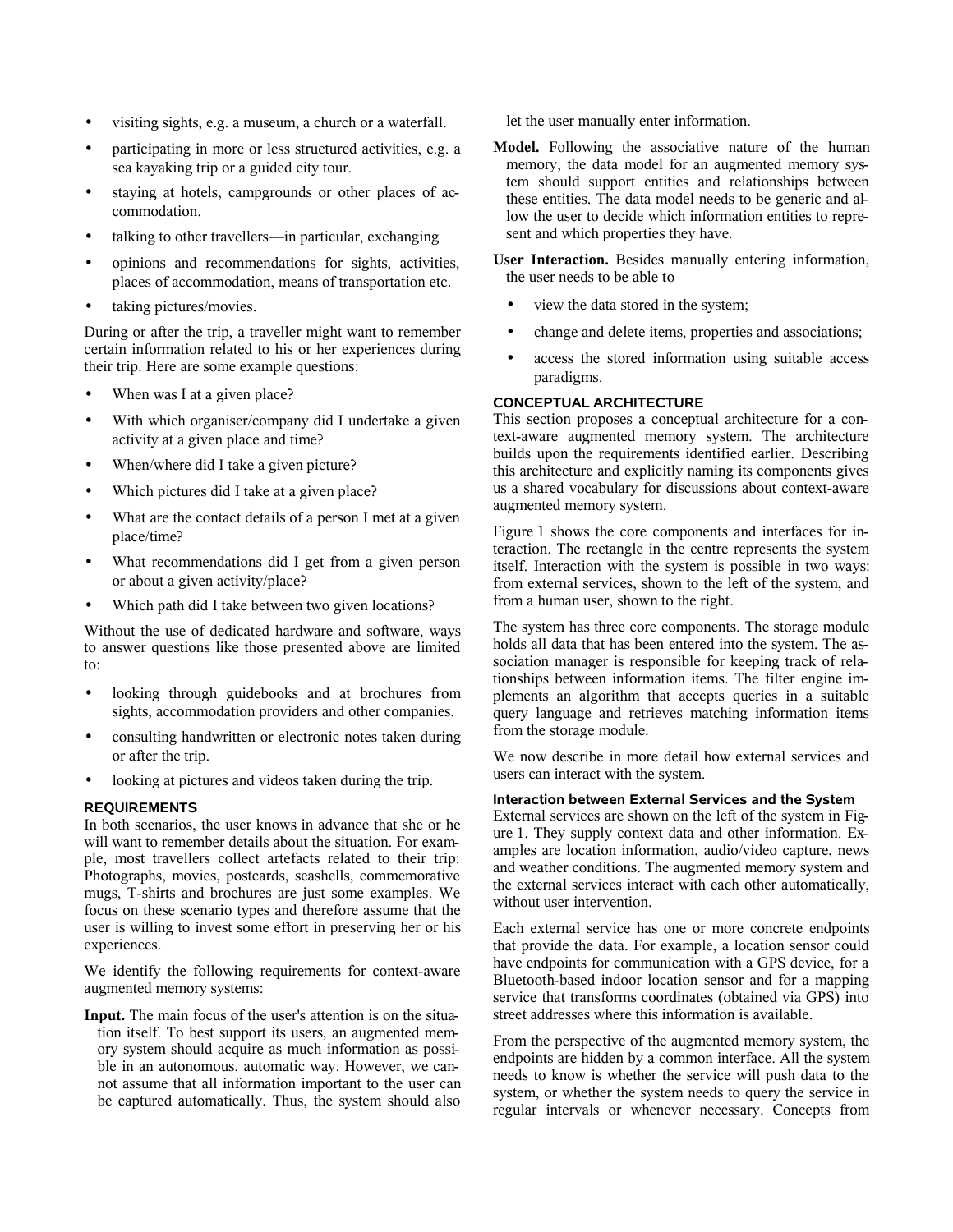**© ACM, 2007. This is the author's version of the work. It is posted here by permission of ACM for your personal use.**

**Not for redistribution. The definitive version was published in CHINZ 2007: Proceedings of the 8th Annual SIGCHI-NZ Conference on Human-Computer Interaction, July 2007.**

**Figure 1. Conceptual architecture of an augmented memory system**

event-based computing could be helpful here.

**ANALYSIS OF RELATED WORK**

Data from external services can be turned into information entities or properties of information entities. Data from some sources might be archived completely, or the data might only be captured at certain points in time.

## **Interaction between the User and the System**

The user's view of the system is shown on the right of Figure 1. All interaction between the system and the user goes through the user interface layer. Besides visualising the data that is stored in the system, this layer also provides the user with several options for interacting:

- **Defining and editing the data schema:** specifying which information entities can be represented in the system, which attributes they can have and how they relate to each other. Also, specifying which entities/properties should be automatically populated from external services.
- **Marking a moment for later annotation:** telling the system to capture as much external information about the current point in time as possible.
- **Entering data into the system:** manually adding text or multimedia data as an information entity or a property of an entity.
- **Rearranging stored data:** creating, changing and deleting associations between information entities.
- **Navigating:** navigating between information entities, either by following associations between entities or within a classification scheme of entities.
- **Finding data:** keyword search; typed search (retrieving all entities of a given type that fulfil a given set of criteria); possibly other types of narrowing down the information displayed to the user (e.g. filtering, zooming [15])
- **Editing data:** changing and deleting information entities and their properties (text and multimedia data).

In this section, we analyse existing augmented memory systems. We point out how each of these systems has some shortcomings with respect to the requirements identified earlier in this paper.

The first published vision of an augmented memory system, Bush's Memex [3], already mentioned a wearable device in 1945. However, such devices were not implemented until the mid-1990s. Due to technical limitations, these early systems ran on purpose-built devices and focused on combining textual information with context data. Examples are Forget-me-not [11], Jimminy [13] and the Conference Assistant [4]. Just like the systems themselves, their user interfaces were closely tailored to the application and focused mainly on textual information. An exception is Jimminy's graphical language to construct queries by specifying which entities and in which order should occur in the query results. All systems also provide a timeline view of the stored events.

Following the technological progress of more powerful wearable systems, the concepts introduced in the early wearable systems were extended to continuously recorded multimedia data; examples are MyLifeBits [7], Life logs [2], iRemember [16] and Evitae [12]. The user interfaces of these systems include a timeline view. Most also include a map-based view and keyword search. Some of these systems combine a wearable device for information capture with desktop-based retrieval and viewing tools.

Some concepts useful for augmented memory systems can also be found in programs for semantic personal information management. These programs are desktop-based and thus do not take the user's physical context into account. However, they transcend the more traditional data models used in most wearable systems for multimedia capture by employing techniques used in the semantic web. Examples are Haystack [9], Personal Chronicling Tools [10], Semantic-LIFE [1] and Semex [5]. Unlike the wearable systems, these systems do not have the constraint of severely limited